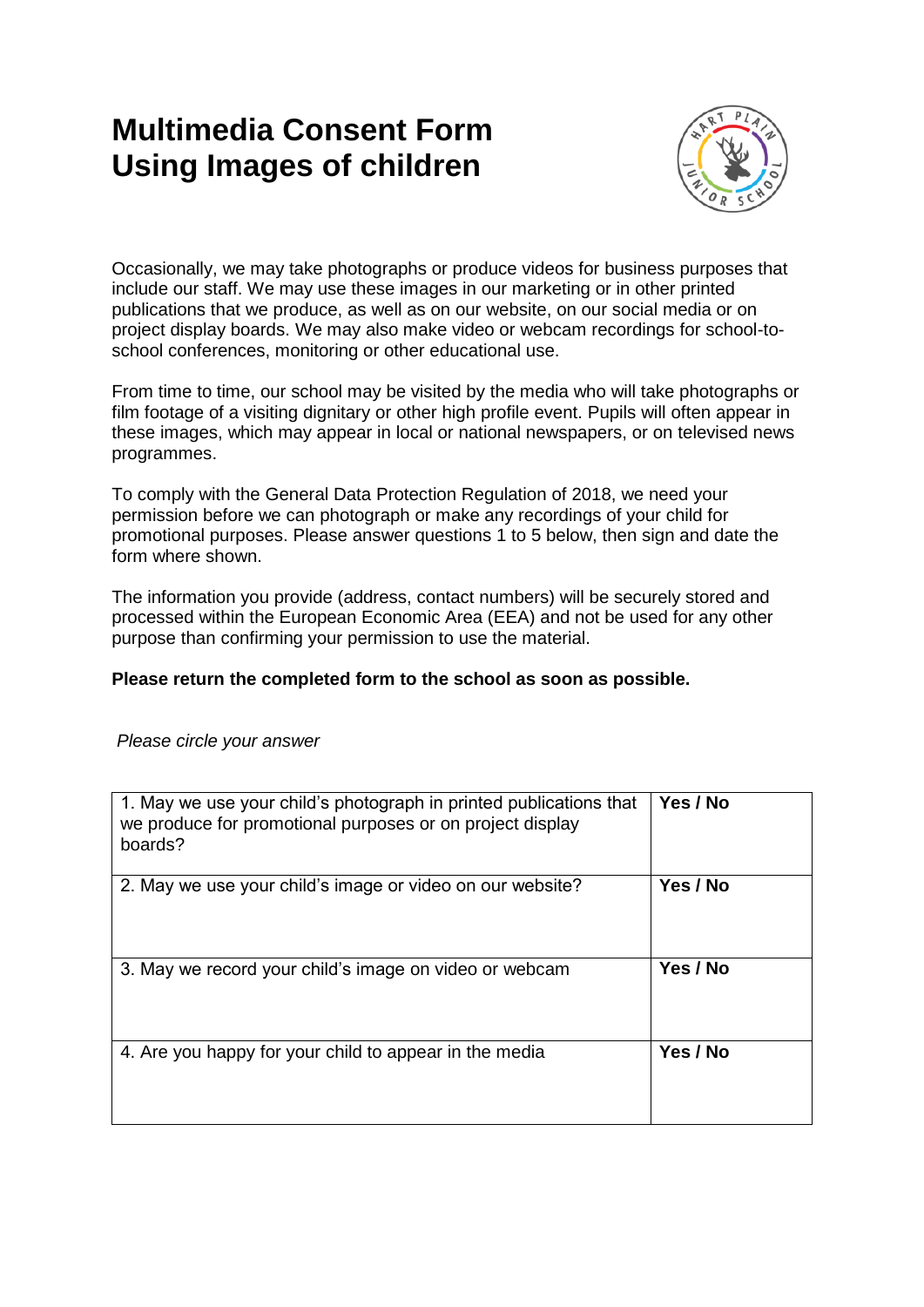## **Conditions of use**

1. This form is valid for five years from the date you sign it, or for the period of time your child attends this school. The consent will automatically expire after this time.

2. We review our school website and promotional materials annually [at the end of each academic year]. If a photographic image of your child is used on the school's website, in our school prospectus or in any of our other printed publications, it may remain there after your child leaves our school until the website and promotional materials are reviewed. If you do not want your child's image to remain on our school's website or promotional materials after your child has left our school, please advise us in writing.

3. We will not use the personal details or full names (which means first name and surname) of any child or adult in a photographic image on video, on our website, in our school prospectus or in any of our other printed publications without good reason. For example, we may include the full name of a pupil in a newsletter to parents if the pupil has won an award.

4. If we name a pupil in the text, we will not use a photograph of that child to accompany the article without good reason. (See point 3 above.)

5. We will not include personal e-mail or postal addresses, or telephone or fax numbers on video, on our website, in our school prospectus or in other printed publications.

6. We may include pictures of pupils and teachers that have been drawn by the pupils.

7. We may use group or class photographs or footage with very general labels, such as 'a science lesson' or 'making Christmas decorations'.

8. We will only use images of pupils who are suitably dressed, to reduce the risk of such images being used inappropriately.

9. Your consent can be withdrawn at any time in writing. Equally, you may change your mind and give consent at any time.

10. Images and videos will only be stored within the EEA in order to conform to the GDPR of 2018.

11. If we wish to retain any images or video for the schools historical archives, we will sought written permission from a child's parents with full and transparent reasons to support the request.

12. After a cohort leaves the school we will archive students work for a period of one year. This will securely be stored and hidden from open view on the school network. Parents of students can request evidence of a child's work for up to one year after that child's cohort has left the school by submitting a Subject Access Request (SAR) via the school office. After the archive year has passed students data will be completely removed from the school network and become unrecoverable.

Please note that the press have some exemptions from data protection legislation and may want to include the names and personal details of children and adults in the media.